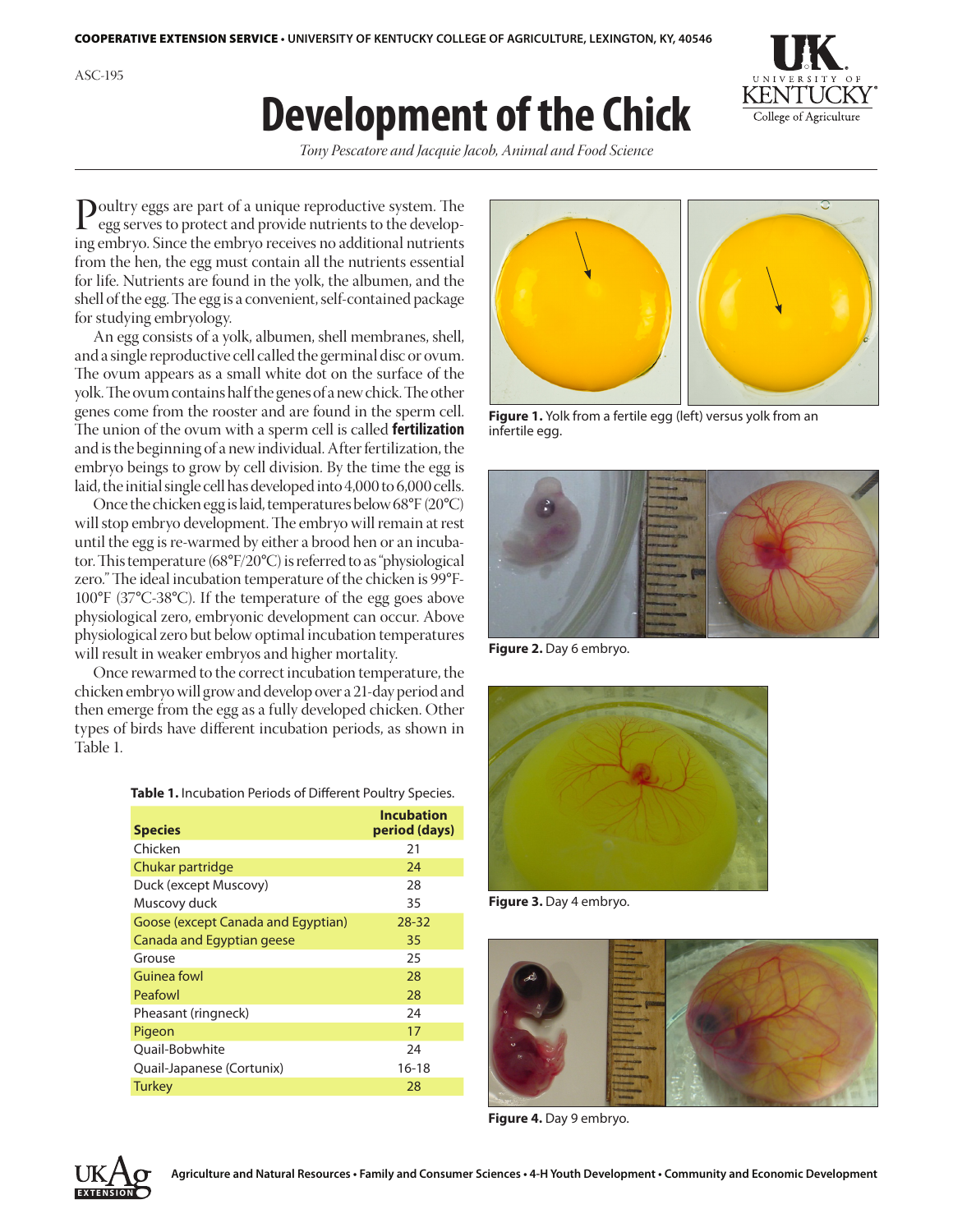

**Figure 5.** Newly hatched chick.

During incubation, the embryo develops in a predictable manner with specific events occurring at specific times. A list of events for the chicken embryo, and the approximate times of their occurrence are presented in Table 2. The information in this table can be used to determine the stage of development of the embryo.

In order to develop, the embryo must have a way to receive nutrients from the egg. The embryo develops extra-embryonic membranes for this function. The extra-embryonic membranes are the yolk sac, the amnion, and the chorio-allantoic membrane. The **yolk sac** is a membrane that spreads over the yolk and transports food from the yolk to the embryo. The **amnion** is a fluid-filled sac that covers the embryo and protects it from physical shocks and injury. The **chorio-allantoic**  membrane has four functions:

- 1. It is a respiratory organ that provides oxygen to the embryo.
- 2. It is a storage area for the waste products the embryo produces.
- 3. It provides food from the albumen to the embryo.
- 4. It brings calcium from the egg shell to the embryo.

Once these extra-embryonic membranes have made contact with the food supplies and shell, the embryo proceeds to grow at a rapid rate.

The development of an embryo is a fragile process that is easily disturbed. A list of common incubation problems and their causes is presented in Table 3. Many of these problems can be prevented by maintaining proper temperature, humidity, ventilation, and by turning the egg regularly.

| <b>Table 2.</b> Events in the Development of the |
|--------------------------------------------------|
| Chicken Embryo.                                  |

| Before the<br>egg is laid | Union of ovum and sperm<br>(fertilization)       |
|---------------------------|--------------------------------------------------|
|                           | Division and growth of cells                     |
| From lay to<br>incubation | Embryo is at rest                                |
| Day 1 of                  | Head begins to form                              |
| incubation                | Eyes begin to form                               |
|                           | Vertebral column (spine)                         |
|                           | begins to form                                   |
| Day 2                     | <b>Blood vessels form</b>                        |
|                           | Heart begins to beat                             |
|                           | Ears form                                        |
| Day 3                     | Limb buds visible                                |
|                           | Extra-embryonic mem-<br>branes begin to form     |
|                           |                                                  |
| Day 4                     | Eye pigmentation begins<br>Tongue begins to form |
|                           | Formation of the reproduc-                       |
| Day 5                     | tive organs                                      |
| Day 6                     | Beak begins to form                              |
| Day 7                     | Egg tooth is distinct                            |
|                           | Segments of wing and legs                        |
|                           | distinct                                         |
|                           | <b>Feather tracts on back</b>                    |
| Day 8                     | Feather tracts are more                          |
|                           | distinct                                         |
| Day 9                     | <b>Toes are formed</b>                           |
| Day 10                    | Beak begins to harden                            |
| Day 12                    | Down present on body                             |
|                           | <b>Eyes nearly closed</b>                        |
|                           | Scales on shanks                                 |
| Day 14                    | Eyes closed                                      |
|                           | Embryo turns to point head                       |
|                           | to air cell                                      |
| Day 17                    | Head of embryo under right                       |
|                           | wing                                             |
| Day 19                    | Yolk sac enter body                              |
| Day 20                    | Yolk sac completely in body                      |
|                           | Chick pips shell                                 |
| Day 21                    | Chick hatches                                    |

| Table 3. Common Incubation Problems.                 |                                                                                           |  |
|------------------------------------------------------|-------------------------------------------------------------------------------------------|--|
| <b>Symptoms</b>                                      | <b>Causes</b>                                                                             |  |
| Many eggs with no<br>embryo                          | Problems with<br>parents<br>Eggs stored too<br>long<br>Eggs stored above<br>55°F (12.8°C) |  |
| <b>Blood rings</b>                                   | Improper tempera-<br>ture in the incubator<br>Improper care of<br>eggs                    |  |
| Dead embryos                                         | Temperature too<br>high or too low<br>Improper turning of<br>eggs<br>Poor ventilation     |  |
| Pipped eggs not<br>hatching                          | Low humidity                                                                              |  |
| Chicks hatching too<br>early                         | Temperature too<br>high                                                                   |  |
| Late pipping of eggs                                 | Low temperatures                                                                          |  |
| Eggs pipped by<br>chick take a long<br>time to hatch | Temperature too<br>high                                                                   |  |
| Short down on<br>chicks                              | High temperature<br>Low humidity                                                          |  |
| Rough navels                                         | High temperature<br>Low humidity                                                          |  |
| Shell sticking to<br>chicks                          | Low humidity dur-<br>ing hatch                                                            |  |
| Mushy, bad-smell-<br>ing chicks                      | Bacteria in the<br>incubator                                                              |  |
| Crippled and de-<br>formed chicks                    | <b>Heredity</b><br>Possible nutrient<br>deficiency in the<br>breeder flock                |  |